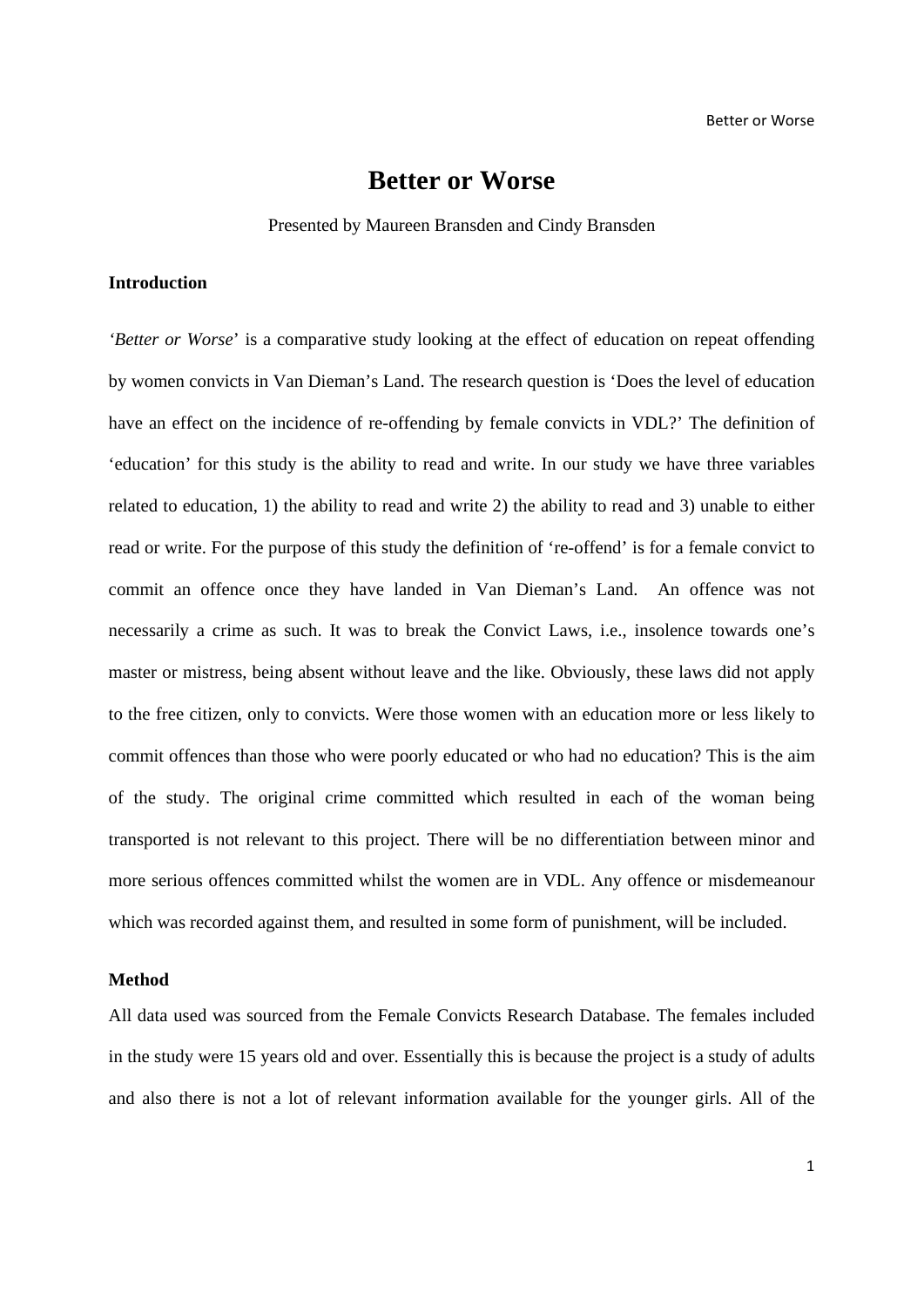women in the database were first divided into age groups with the youngest group aged from 15 to 19 years, and then going up in increments of ten years:  $15 - 19$ ;  $20 - 29$ ;  $30 - 39$ ;  $40 - 49$ ;  $50 -$ 59. The oldest group ranged from 60 to 81 years of age because there were relatively few who were in the 70 plus group and it was important to include them. Each age group was then arranged alphabetically and the subjects randomly chosen with one subject taken from A, then one from B and so on. Whilst this was tedious and time consuming the reason behind it was to attempt to ensure an even spread of the year of arrival of each of the subjects. The dates of arrival ranged from 1822 to 1854. A total of 240 subjects were thus selected with the initial group being subdivided into 6 smaller groups of 40. Each of these age groups was further divided on the basis of their level of education: the ability to read and write, able to read only and those who were illiterate and unable to read or write at all.

| Table 1.1                 | Levels of education within each age group. |                           |                      |
|---------------------------|--------------------------------------------|---------------------------|----------------------|
|                           |                                            |                           |                      |
|                           | 15 - 19 years                              |                           | <b>20 - 29 years</b> |
| <b>Level of Education</b> | N                                          | <b>Level of Education</b> | N                    |
| Read and write            | 12                                         | Read and write            | 8                    |
| Read                      | 13                                         | Read                      | 11                   |
| Neither                   | 15                                         | Neither                   | 21                   |
|                           | $N = 40$                                   |                           | $N = 40$             |
|                           |                                            |                           |                      |
|                           |                                            |                           |                      |
|                           |                                            |                           |                      |
|                           | <b>30 - 39 years</b>                       |                           | <b>40 -49 years</b>  |
| <b>Level of Education</b> | N                                          | <b>Level of Education</b> | N                    |
| Read and write            | 17                                         | Read and write            | 9                    |
| Read                      | 10                                         | Read                      | 15                   |
| Neither                   | 13                                         | Neither                   | 16                   |
|                           | $N = 40$                                   |                           | $N = 40$             |
|                           |                                            |                           |                      |
|                           |                                            |                           |                      |
|                           | <b>50 - 59 years</b>                       |                           | 60+ years            |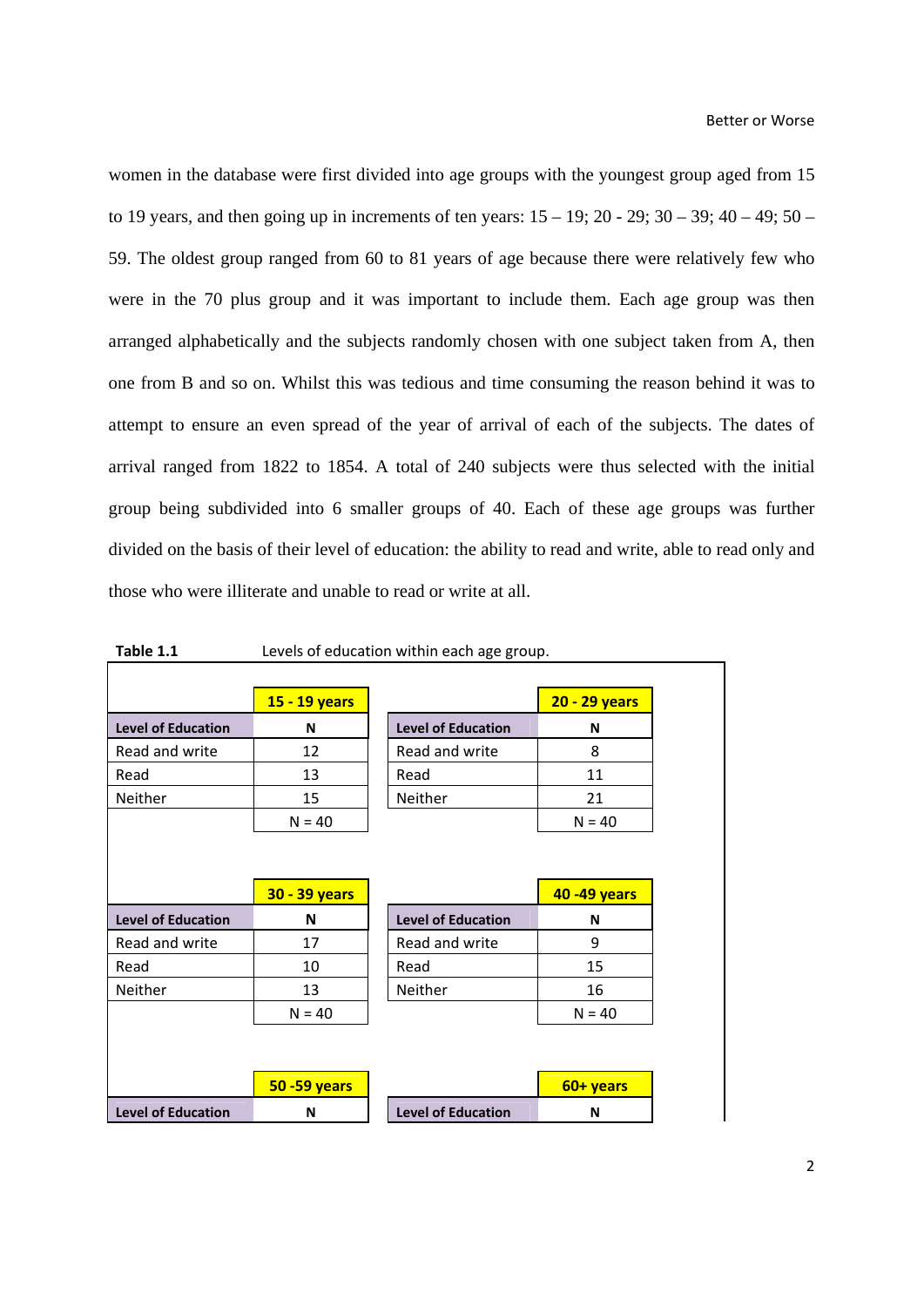| Read and write |          | Read and write |          |
|----------------|----------|----------------|----------|
| Read           | 16       | Read           |          |
| Neither        | 20       | Neither        | 30       |
|                | $N = 40$ |                | $N = 40$ |
|                |          |                |          |

Of all of the age groups, those in the 30 to 39 years had the highest level of literacy with 17 out of 40 being able to read and write. The next highest was the 15 to 19 year olds with 12 being able to read and write. The lowest levels of literacy were in the 50 to 59 and 60 plus groups. In both groups there were just 4 who could read and write. However, the 50 to 59 year olds had the highest level of those who could read only. There were 16 in this group. The 60 plus group had the highest level of illiteracy with 30 women who could neither read nor write. Based on this, should it be expected that these particular women are more likely to be re-offenders?

|                  | $15 - 19$ |                     |     |                  | $20 - 29$ |                     |        |
|------------------|-----------|---------------------|-----|------------------|-----------|---------------------|--------|
| <b>Education</b> |           | <b>Re-offenders</b> |     | <b>Education</b> |           | <b>Re-offenders</b> |        |
|                  |           |                     | %   |                  |           |                     | %      |
| R/W              | 12        | 5                   | 42% | R/W              | 8         | $\overline{7}$      | 87.50% |
| Read             | 13        | 1                   | 8%  | Read             | 11        | 7                   | 64%    |
| Neither          | 15        | 8                   | 53% | Neither          | 21        | 15                  | 71.50% |
|                  |           |                     |     |                  |           |                     |        |
|                  | $N = 40$  | 14                  |     |                  | $N = 40$  | 29                  |        |
|                  |           |                     |     |                  |           |                     |        |
| <b>Education</b> | $30 - 39$ | <b>Re-offenders</b> |     | <b>Education</b> | $40 - 49$ | <b>Re-offenders</b> |        |
|                  |           |                     | %   |                  |           |                     | %      |
| R/W              | 17        | 9                   | 53% | R/W              | 9         | 5                   | 55.50% |
| Read             | 10        | 4                   | 40% | Read             | 15        | 5                   | 33%    |
| Neither          | 13        | $\overline{7}$      | 54% | Neither          | 16        | 8                   | 50%    |

| Table 1.2 Percentage of re-offenders and their level of education. |  |  |  |  |  |
|--------------------------------------------------------------------|--|--|--|--|--|
|--------------------------------------------------------------------|--|--|--|--|--|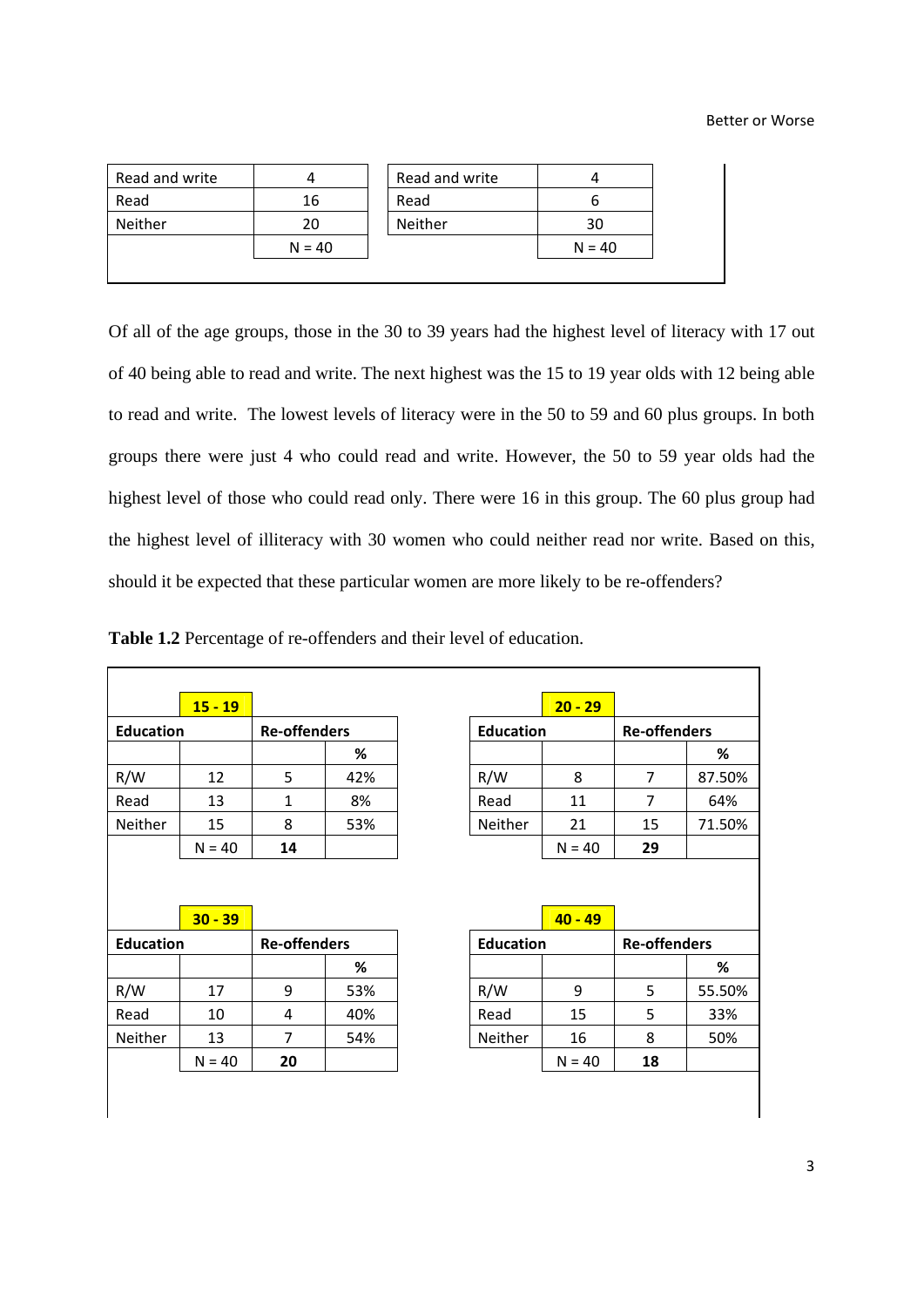#### Better or Worse

|                  | $50 - 59$ |                     |     |                  | $60 +$   |                     |  |
|------------------|-----------|---------------------|-----|------------------|----------|---------------------|--|
| <b>Education</b> |           | <b>Re-offenders</b> |     | <b>Education</b> |          | <b>Re-offenders</b> |  |
|                  |           |                     | %   |                  |          |                     |  |
| R/W              | 4         |                     | 50% | R/W              | 4        | 0                   |  |
| Read             | 16        | 3                   | 19% | Read             | 6        | 0                   |  |
| Neither          | 20        | 6                   | 30% | Neither          | 30       |                     |  |
|                  | $N = 40$  | 11                  |     |                  | $N = 40$ |                     |  |

### **Analysis**

Table 1.1 shows the education level of all subjects. Only those women who re-offended are included in Table 1.2. For example, in the 60 plus age group, out of the total of 40 subjects, 7 reoffended. Therefore 82.5% of the women did not re-offend despite the very low literacy skills of the group. There were 30 women out of a total of 40 who could neither read nor write. All those who did re-offend were illiterate. This group had the lowest level of re-offending.

The group of women in their 50s were interesting. Whilst having only 4 in their age group who could both read and write, 40% of their number was able to read. This was the highest percentage of any group. They had the second lowest level of re-offenders coming in behind the 60 plus group. This was the only group where the number of re-offenders who could read only was greater than the re-offenders who could read and write.

Of all of the groups those in the 40 to 49 age group are the least striking. They had a high level of illiteracy, but not the highest. They fit fairly well into the patterns set by the other groups.

Women aged from 30 to 39 years had the highest number who could both read and write. There were 17; the next closest group had just 12. This particular age group had the lowest number of women who were illiterate. Whilst they had the highest overall level of literacy, this group did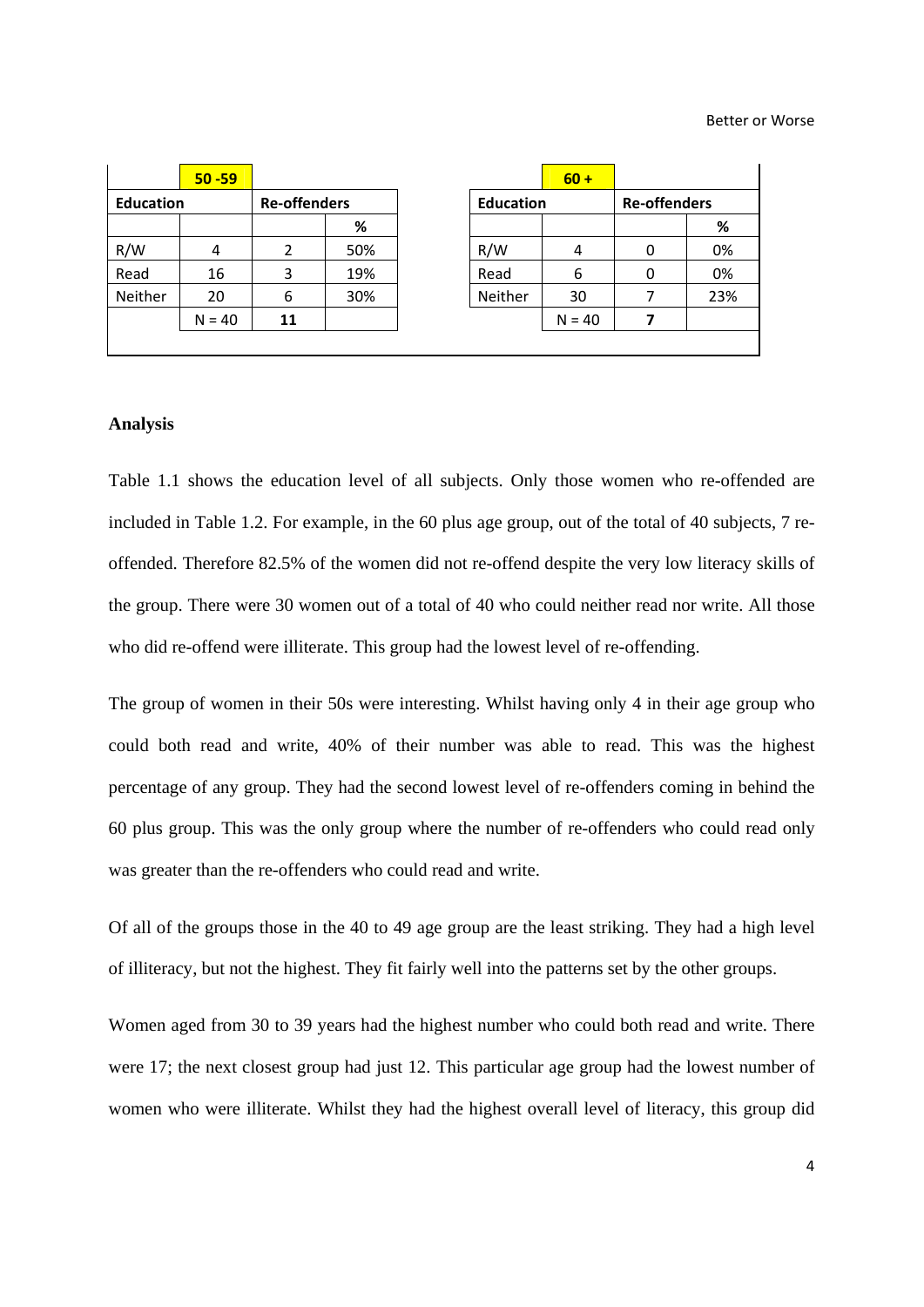not have the lowest number of re-offenders. They actually had the second highest. In this group the level of re-offending was very similar for those who could read and write and those who were illiterate.

Women in the 20 to 29 year age group had the highest incidence of re-offending with 72.5% of the group committing offences. There was a high level of illiteracy but the percentage of reoffences by those who could read and write was actually considerably higher than that of those women who were illiterate. Of the women who could both read and write, 87.5% re-offended as compared to 71.5% of those who were illiterate.

The 15 to 19 year old group had the most evenly distributed literacy skills. Their highest level of re-offenders was the illiterate girls with 53% of them re-offending.

#### **Discussion**

Generally the groups didn't fit into any particular pattern; it was difficult to make any generalisations. The youngest group of 15 to 19 year olds had a much higher rate of women who could read and write than the oldest groups of 50 to 59 and 60 plus. There were only 4 out of 40 in each of the older groups whilst the younger ones had 12. This wasn't unexpected. Overall the 60 plus group had the lowest literacy rate with 30 who were illiterate. They did however have the lowest rate for re-offenders with only 17.5% re-offending. Most groups had a higher percentage of those who were illiterate than those who could read and write or just read. The 30 to 39 year old group was the exception to this having 17 who could read and write while 13 were illiterate. The next closest group was the 15 to 19 year olds who had 12 able to read and write, plus 15 who were illiterate.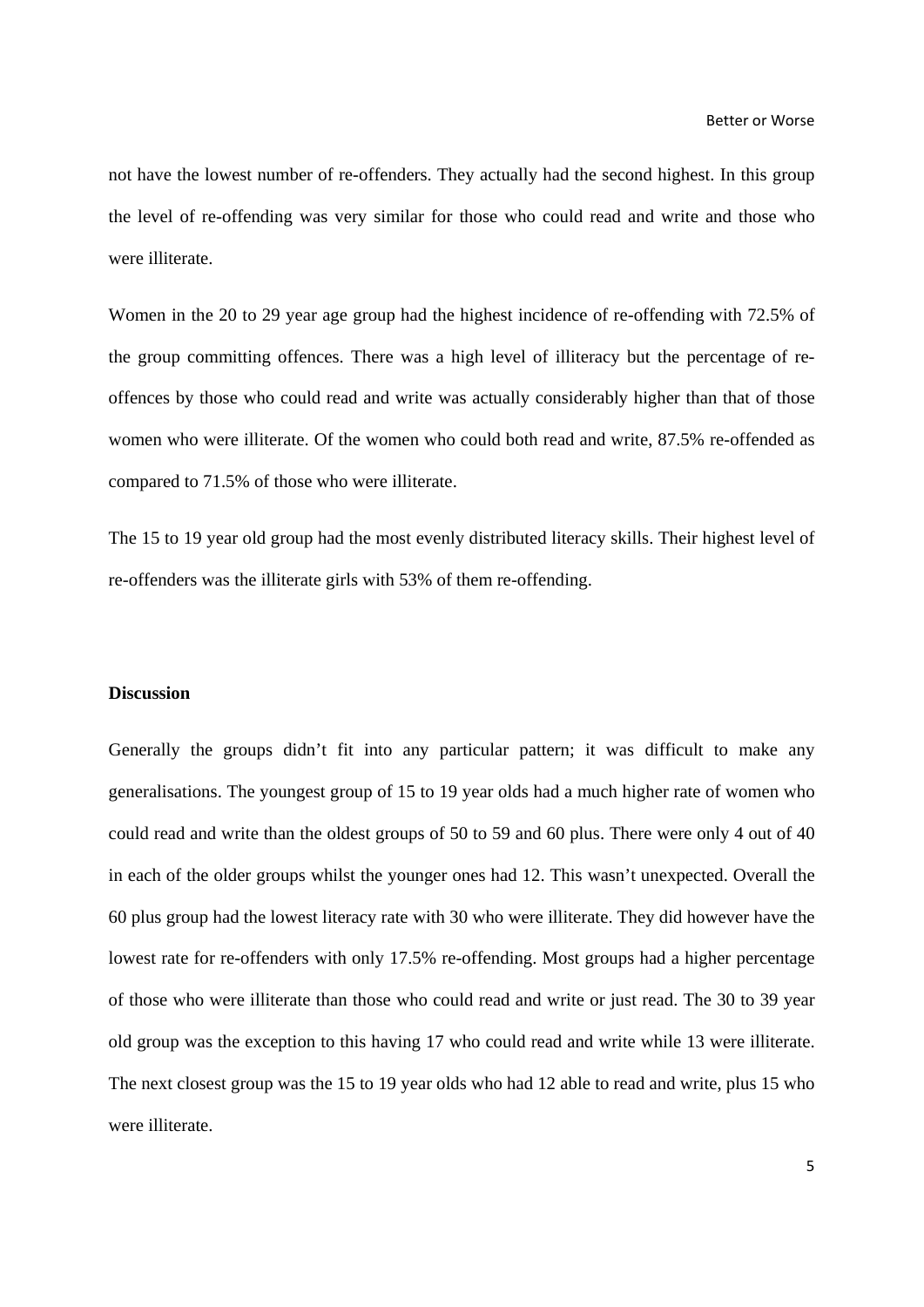In all age groups the percentage of women who re-offended was different. The youngest group, the 15 to 19s had a rate of 35%. Those in the 20 to 29 bracket had a percentage of 72.5. The 30 to 39 group had 50% while the 40 to 49 was a little lower with 45%. The oldest groups were lower still with the 50 to 59 age group having 27.5% while the oldest women, those 60 plus had the lowest with just 17.5%. It would be a reasonable thing to assume that younger women would be more likely to re-offend than older women, simply because of their youth and attitude to risk taking. This clearly has not been the case here. The youngest group with 35% of re-offenders are the fourth lowest, only coming in ahead of the 50 to 59s and 60 plus groups. Those who appear to have challenged authorities most frequently were the 20 to 29 age group. A whopping 72.5% of these women re-offended, way ahead of the next group who had a total of just 50%. This second group consisted of the 30 to 39 year old women, so not much difference in age.

# **Conclusion**

While this is all very interesting, does it answer our original question of whether the level of education has an effect on the incidence of re-offending? It does indeed. Out of the original group of 240, we have seen that 54 could both read and write; 71 could read only; and the remaining 115 were illiterate. There's nothing surprising thus far. These women least likely to re-offend were those who could read only. The analysis shows that only 28.2% of them reoffended. The next lowest scoring group with re-offending at 44.3% was the illiterate women; those who could neither read nor write. Those most likely to re-offend were those who could both read and write. A whopping 51.8% of these women re-offended. This is almost double the number of those who could read only and still a long way ahead of those who were illiterate.